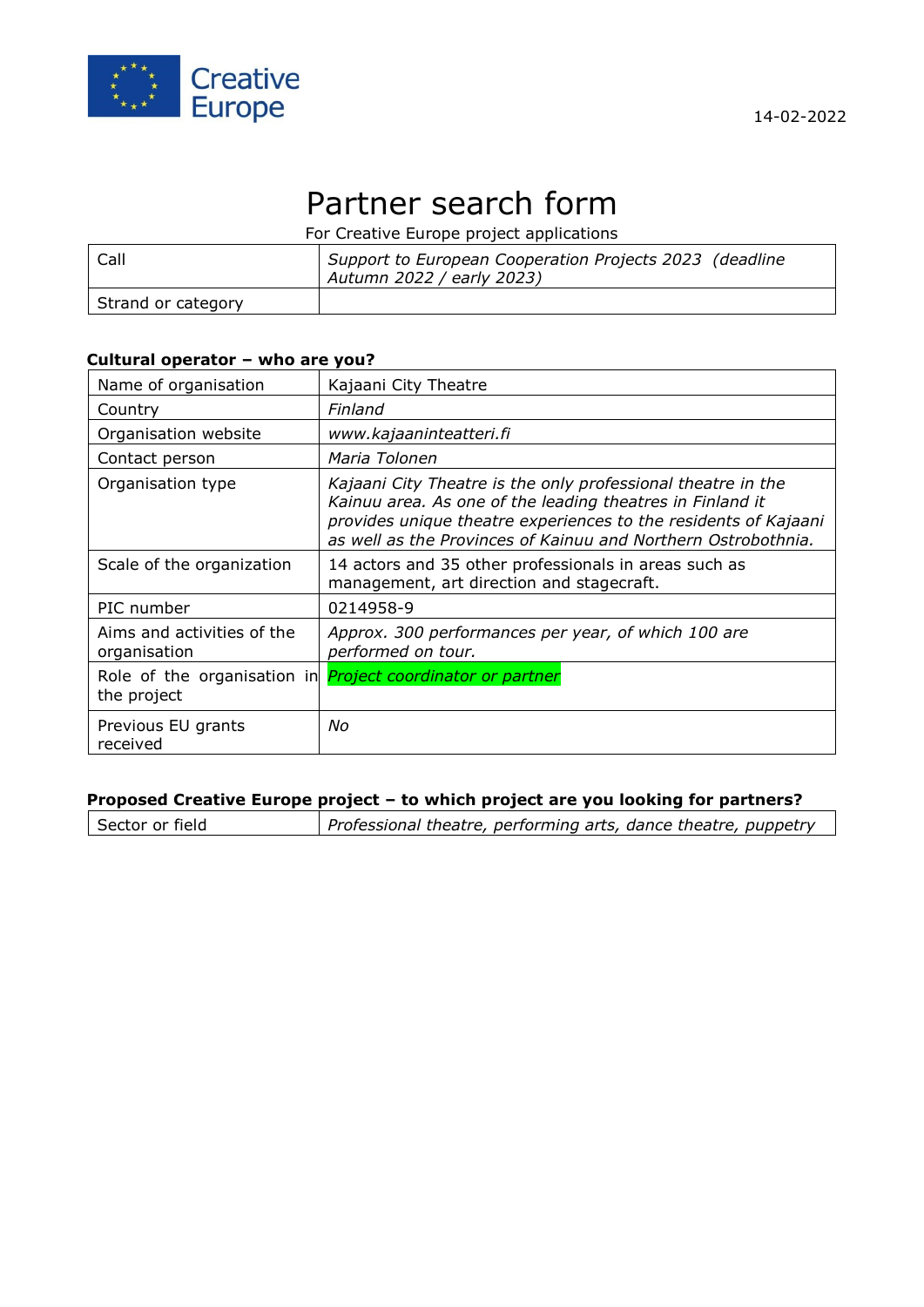| Description or summary of<br>the proposed project | Kajaani City Theatre is looking for professional theatres from<br>other European countries to join as project partners. The<br>themes of the project stem from the regional culture of the<br>partnering theatres. The project aims to create new bonds<br>between different European communities and cultures by using<br>historical materials as combining elements which are presented<br>through the art of theatre.                                                                                                                                     |
|---------------------------------------------------|--------------------------------------------------------------------------------------------------------------------------------------------------------------------------------------------------------------------------------------------------------------------------------------------------------------------------------------------------------------------------------------------------------------------------------------------------------------------------------------------------------------------------------------------------------------|
|                                                   | For example, one of the proposed project materials from local<br>Finnish stories is tar, which was a very important livelihood for<br>the people of Kajaani and for the Kainuu Province in the<br>beginning of the 17 <sup>th</sup> century. Tar was manufactured in Kainuu<br>and transported to Oulu via Oulujoki. From Oulu tar was<br>imported to Sweden and finally to the rest of Europe. Similar<br>stories about ties to local cultural history with elements that<br>connect European countries to each other are desired from<br>project partners. |
|                                                   | The project consists of different phases: the scripting phase,<br>the rehearsal phase and lastly the performance phase. In the<br>scripting phase the project aims to produce one or more<br>original plays in cooperation with the project partners.                                                                                                                                                                                                                                                                                                        |

\* By answering "yes" you confirm that the information provided can be shared publicly by the Creative Europe Desks in the countries participating in the Creative Europe programme, in order to support your search for partners.

|                                               | In the rehearsal phase these plays will be adapted into<br>theatrical performances. Concurrently in the rehearsal phase<br>the project strives to engineer an artist exchange between the<br>project partners to support theatre professionals' movement in<br>the EU. The artist in question can be a technician or an actor<br>etc. Likewise in the rehearsal phase the artistic direction and<br>goals of the project are created through workshops, meetings<br>and seminars between project partners. In the performance<br>phase the results of the project will be performed in all the<br>partnering countries. In Finland the project is expected to<br>participate in the upcoming Oulu2026 European Capital of<br>Culture event. |
|-----------------------------------------------|---------------------------------------------------------------------------------------------------------------------------------------------------------------------------------------------------------------------------------------------------------------------------------------------------------------------------------------------------------------------------------------------------------------------------------------------------------------------------------------------------------------------------------------------------------------------------------------------------------------------------------------------------------------------------------------------------------------------------------------------|
|                                               | The goal of the project is to help unite and empower people<br>from sparsely populated areas and help promote local and<br>equal accessibility to culture services. The project also aims to<br>promote theatre professionals' international cooperation and<br>networking through new means of collaboration such as artist<br>exchange. The project strives to the strengthen the importance<br>of culture as a part of life and boost wellbeing through the<br>means of art.                                                                                                                                                                                                                                                             |
| Partners currently involved<br>in the project | None                                                                                                                                                                                                                                                                                                                                                                                                                                                                                                                                                                                                                                                                                                                                        |

### **Partners searched – which type of partner are you looking for?**

| From country or region                 | Creative Europe programme partnered countries |
|----------------------------------------|-----------------------------------------------|
| Preferred field of expertise           | Professional theatre, performing arts         |
| Please get in contact no<br>later than | <b>30 April 2022</b>                          |